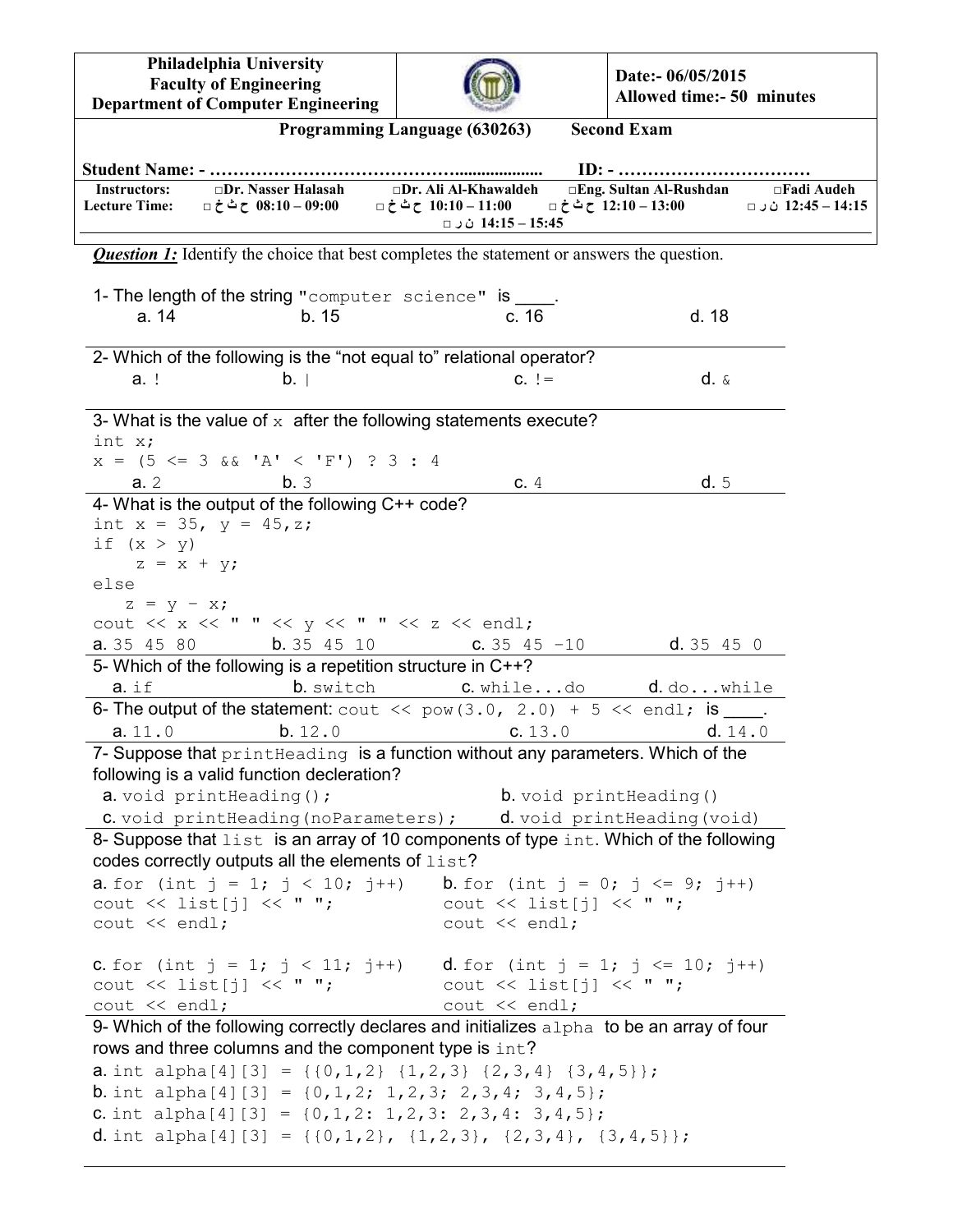## 10- Consider the following recursive function.

```
int recFunc(int num) 
{ 
if (num >= 10)
     return 10; 
else 
    return num * recFunc(num + 1); 
} 
What is the output of the following statement? 
cout << recFunc(8) << endl;
  a. 4 b. 8 c. 72 d. 720
```
**Question 2:** Find the output of the following programs:

| int $n = 4$ , $k = 2$ ;                                                      |  |
|------------------------------------------------------------------------------|--|
| cout << ++n+k<< endl;                                                        |  |
| cout $<< n <<$ endl;                                                         |  |
| $\text{cut}$ <<-- $k+n++$ << endl;                                           |  |
| cout $<< k <<$ endl;                                                         |  |
| int $n = -2$ ;                                                               |  |
| while $(n < 1)$                                                              |  |
| cout $<< +fn << end1$ ;                                                      |  |
| cout $<< n << end1$ ;                                                        |  |
| int i = 5, j = 6, k = 7, n = 3;                                              |  |
| cout $\lt\lt i + j * k - k * n \lt\lt{endl}$ ;                               |  |
| cout $<< i / n << end1$ ;                                                    |  |
| int found = $0$ , count = $5$ ;                                              |  |
| if $(!found    count == 0)$                                                  |  |
| $\left\{ \right.$                                                            |  |
| cout << "true" << endl;                                                      |  |
| $count==3;$                                                                  |  |
| $\}$                                                                         |  |
| else                                                                         |  |
| $\{$                                                                         |  |
| cout<<"false"< <endl;< td=""><td></td></endl;<>                              |  |
| $count+=3;$                                                                  |  |
| $\mathbf{F}$                                                                 |  |
| cout $\lt\lt$ "count = " $\lt\lt$ count $\lt\lt$ endl;                       |  |
| const int LENGTH = $12$ ;                                                    |  |
| char message [LENGTH] = "hello world";                                       |  |
| for $(int i=0; i$                                                            |  |
| $\text{cut} \ll \text{message}[i] \ll \text{end}$ ;                          |  |
| int $fun2(int b, int c)$                                                     |  |
| int $y=b$ <sup>8</sup> c+1;<br>$\left\{ \right.$                             |  |
| return y;                                                                    |  |
| $\mathcal{F}$                                                                |  |
| int fun(int a, int b = 1, int c = 2)                                         |  |
| $\left\{ \quad \right.$<br>int x;                                            |  |
| $x=fun2(b,c);$                                                               |  |
| $x+=a;$                                                                      |  |
| return x;                                                                    |  |
| $\cdot$<br>$int \text{main}()$                                               |  |
| $\text{cut} \ll \text{fun}(12,5)$ ;                                          |  |
| $\left\{$                                                                    |  |
| return $0$ ;<br>$\mathbb{R}$                                                 |  |
| int mod(int x, int y)                                                        |  |
| $\left\{ \right.$                                                            |  |
| return (x%y);                                                                |  |
| ł.                                                                           |  |
| $int \text{main}()$                                                          |  |
| $\{$                                                                         |  |
| for $(int i=0; i<10; i+=3)$                                                  |  |
| cout< <i<<"\t"<<mod(i,5)<<endl;< td=""><td></td></i<<"\t"<<mod(i,5)<<endl;<> |  |
| return 0;                                                                    |  |
|                                                                              |  |
|                                                                              |  |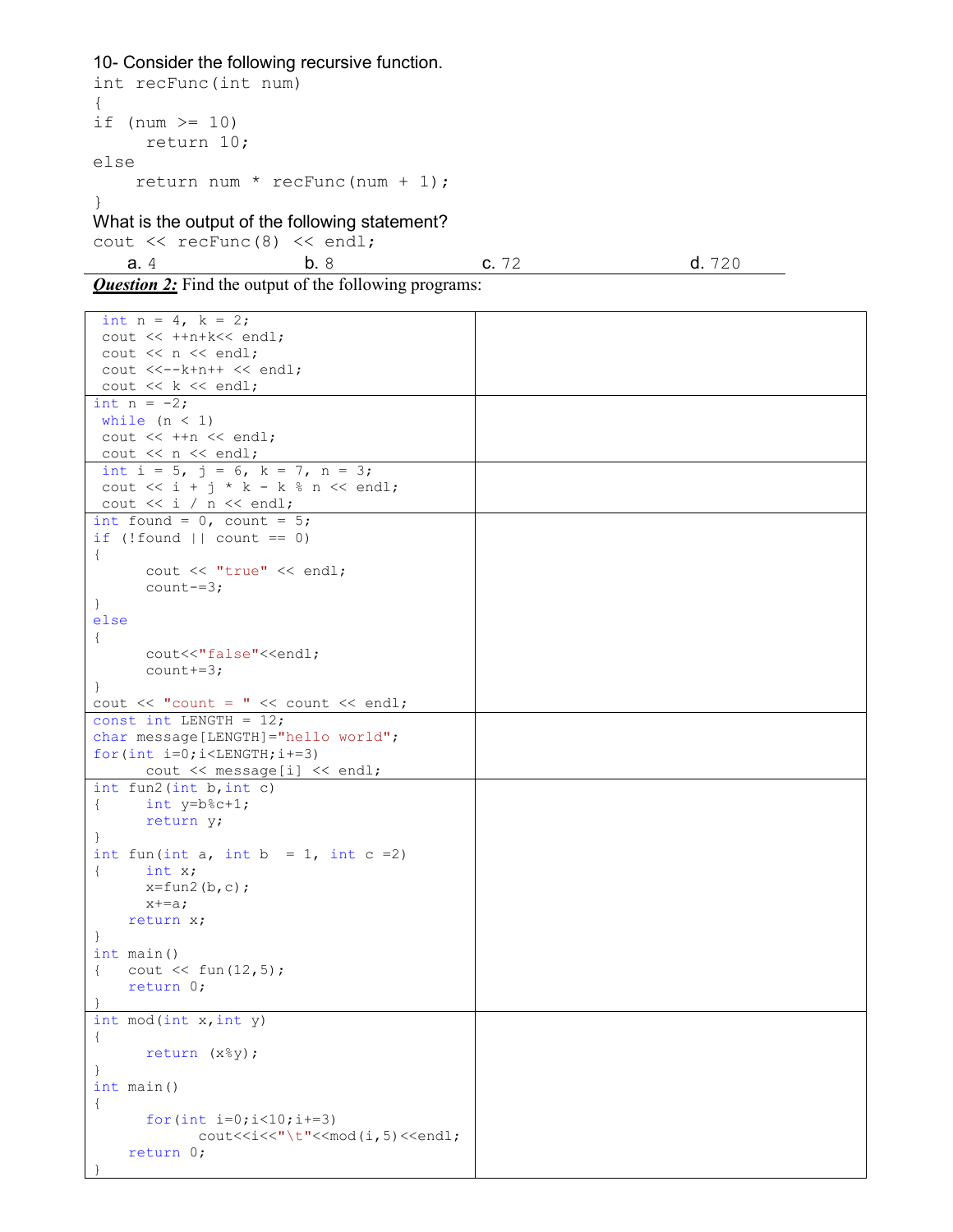| int $x = 10$ , $y = 40$ ;                                              |  |
|------------------------------------------------------------------------|--|
| if $(x > = 10)$                                                        |  |
| if $(y < 40)$                                                          |  |
| $x--;$<br>€                                                            |  |
| $y++;$                                                                 |  |
| $\big\}$                                                               |  |
| else                                                                   |  |
| $x++;$<br>$\left\{ \right.$                                            |  |
| $y--;$                                                                 |  |
| ł                                                                      |  |
| else                                                                   |  |
| $y+=5;$                                                                |  |
| cout $\langle x \times x \rangle$ " $\langle x \times y \rangle$ and : |  |
| int $x=10$ ;                                                           |  |
| switch (x%7)                                                           |  |
| €                                                                      |  |
| case 1:                                                                |  |
| case 2:                                                                |  |
| cout< <x%4<<endl;< th=""><th></th></x%4<<endl;<>                       |  |
| break;                                                                 |  |
| case 3:                                                                |  |
| cout< <x%5<<endl;< th=""><th></th></x%5<<endl;<>                       |  |
| case 4:                                                                |  |
| cout< <x%6<<endl;< th=""><th></th></x%6<<endl;<>                       |  |
| break;                                                                 |  |
| case 5:                                                                |  |
| case 6:                                                                |  |
| cout< <x%7<<endl;< th=""><th></th></x%7<<endl;<>                       |  |
|                                                                        |  |
| int $d = 3$ ;                                                          |  |
| do                                                                     |  |
|                                                                        |  |
| cout<<--d< <endl;< th=""><th></th></endl;<>                            |  |
| $\}$ while $(d>=0)$ ;                                                  |  |

## **Question 3:** Find error(s) in the following codes

| Code                                                           | Correction |
|----------------------------------------------------------------|------------|
| int<br>$A[5] = \{3, 5, 6, 4, 1\}$                              |            |
| for(int $i=0; i<=5; i--)$                                      |            |
| $A[i] += 5;$                                                   |            |
|                                                                |            |
| if(2 < x < 10)                                                 |            |
| cout< <x%2<<endl;< td=""><td></td></x%2<<endl;<>               |            |
| Else                                                           |            |
| cout< <x%3<<endl;< td=""><td></td></x%3<<endl;<>               |            |
| int<br>x;                                                      |            |
| while(x < 7);                                                  |            |
| cout< <power(x,3)<<endl;< td=""><td></td></power(x,3)<<endl;<> |            |
| $x++$ ;                                                        |            |
|                                                                |            |
| int A[2][3]={{1,2,3,4},{4,1,2,3}};                             |            |
| for(int $i=0; i<3; i++)$                                       |            |
| for(int $j=0; j<2; j++)$                                       |            |
| $\text{cout} \triangleleft \{ [i][j] \}$                       |            |
| fun(int x)<br>int                                              |            |
| $x=(x*5+3)/x;$                                                 |            |
|                                                                |            |
| void<br>main()                                                 |            |
| {                                                              |            |
| $cout \lt fun(5,4);$                                           |            |
| }                                                              |            |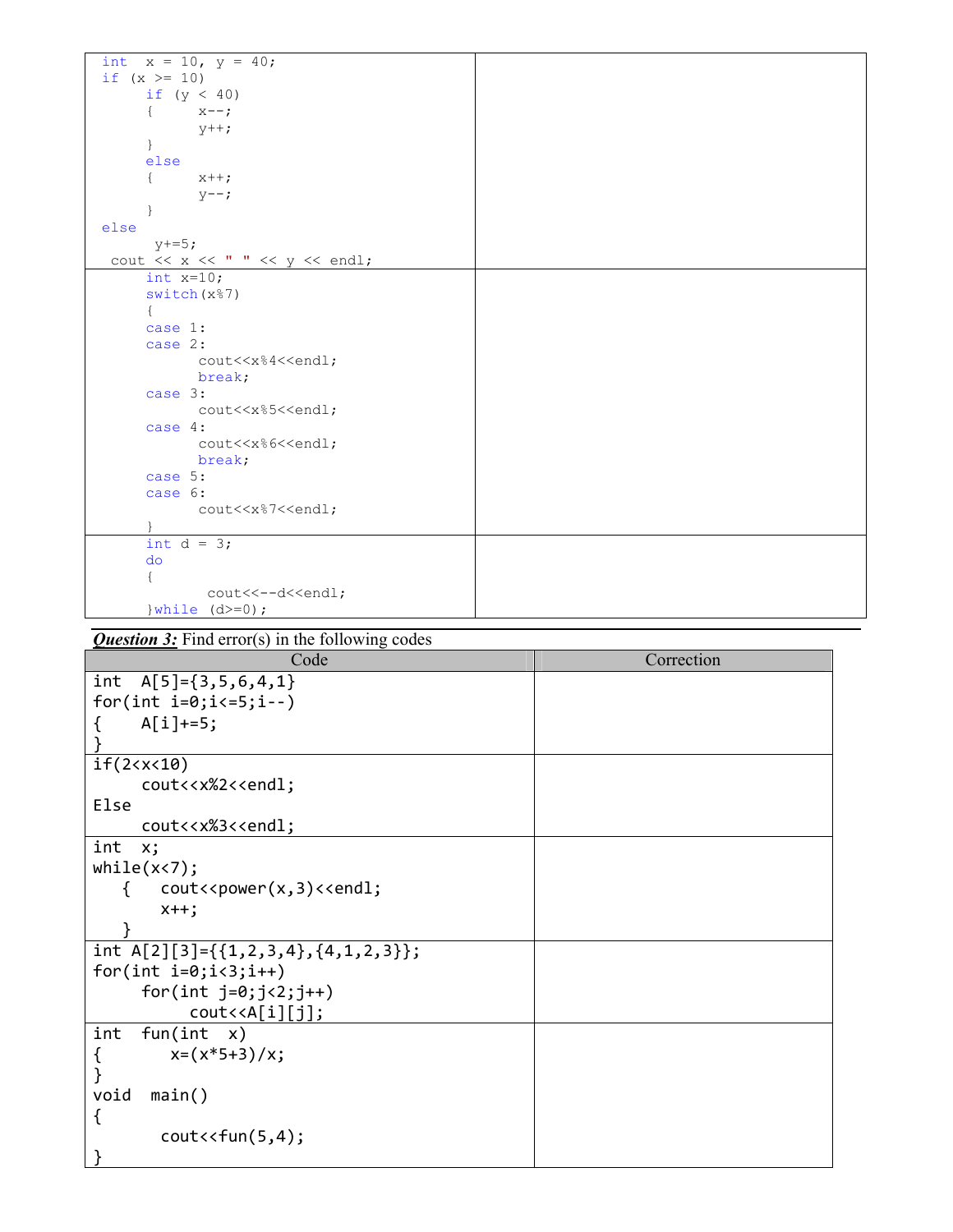**Question 4:** Perform the following tasks assume all variables are probably declared and initialized.

```
Rewrite the following using do while statments
int sum=0; 
for ( int x = 1; x \le 5; x++)
{ 
   sum += x * x;} 
Rewrite the following using if else statements
switch(a) 
       { 
      case 3: 
      case 7: 
            cout<<"statement 1"<<endl;
             break; 
      case 5: 
             cout<<"statement 2"<<endl;
              break; 
      default: 
             cout<<"statement 3"<<endl;
 }
```
**Question 5:** Write a c++ function that called search which will accepts the following parameter

- 1- An array of integer elements
- 2- An integer value that represent tne number of elements in the array
- 3- An integer value called key.
- 4- An integer value called sub

The function should find every element in the array that is equal to key and replace it with sub. The function will return an integer value that represent the number of values that had replaced if non it should return 0.